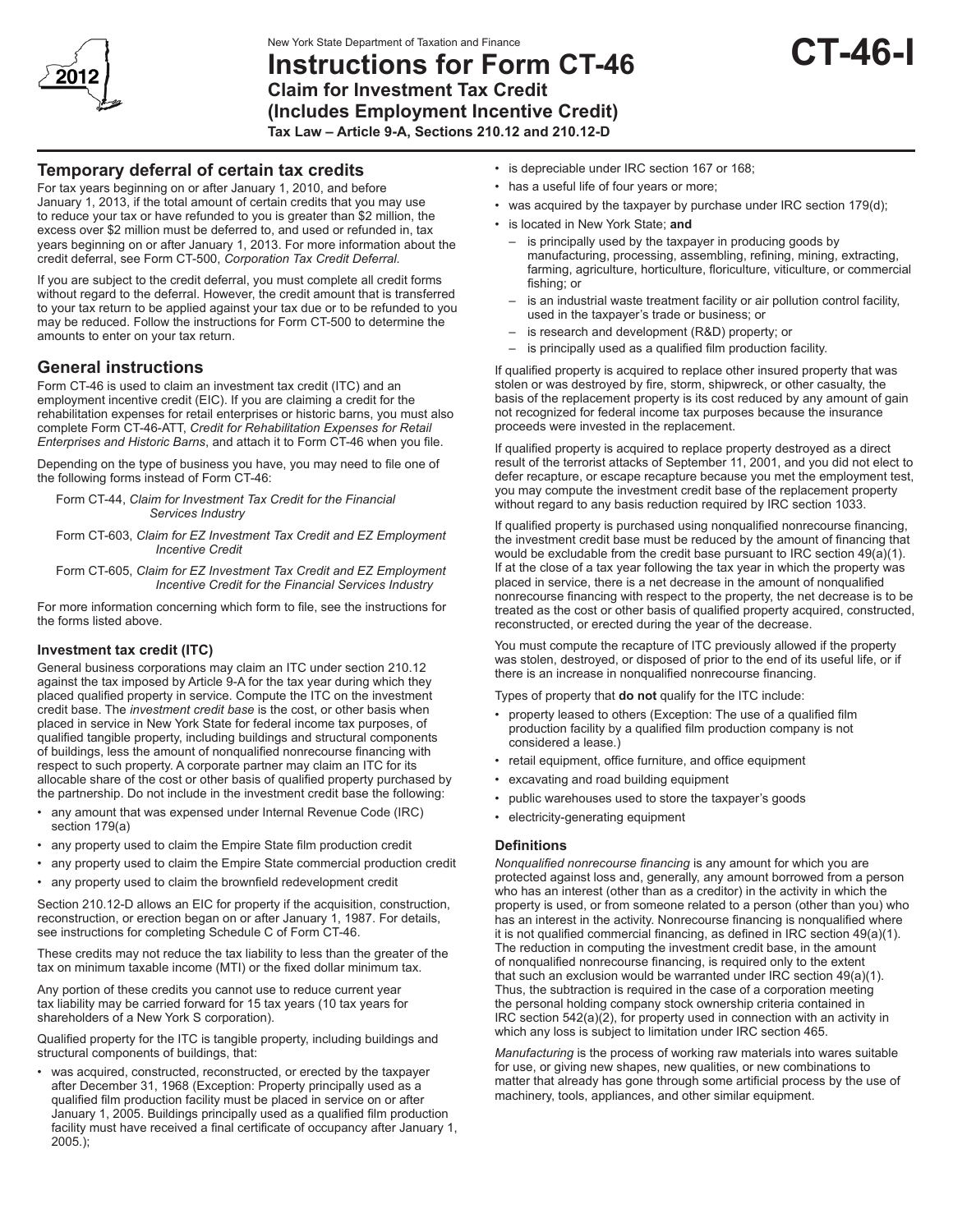## **Page 2** of 4 **CT-46-I** (2012)

*Property used in the production of goods* includes machinery, equipment, or other tangible property principally used in the repair and service of other machinery, equipment, or other tangible property used principally in the production of goods.

*Life or useful life* (of property) means the depreciable life provided by IRC section 167 or 168.

*Industrial waste treatment facilities* are facilities for the treatment, neutralization, or stabilization of industrial waste and other wastes (as defined in section 17-0105 of the Environmental Conservation Law (ECL)) from a point immediately preceding such treatment, neutralization, or stabilization, to the point of disposal. Such property includes the necessary pumping and transmitting facilities, but excludes facilities installed for the primary purpose of salvaging materials that are usable in the manufacturing process or are otherwise marketable. Attach the certificate of compliance concerning industrial waste treatment facilities and industrial waste treatment controlled process facilities (section 17‑0707 of the ECL).

*Air pollution control facilities* are facilities that remove, reduce, or render less noxious, air contaminants emitted from an air contamination source (as defined in section 19-0107 of the ECL) from a point immediately preceding such removal, reduction, or rendering, to the point of discharge of air meeting emission standards as established by the Department of Environmental Conservation. Also included are flue gas desulfurization equipment and attendant sludge disposal facilities, fluidized bed boilers, precombustion coal cleaning facilities, or other facilities. Not included are facilities installed primarily to salvage materials that are usable in the manufacturing process, or that are otherwise marketable; or facilities that rely for their effectiveness on dilution, dispersion, or assimilation of air contaminants into the surrounding air after emission. Attach the certificate of compliance concerning air pollution control facilities and air pollution controlled process facilities (section 19-0309 of the ECL).

*Research and development (R&D) property* is used for research and development in the experimental or laboratory sense, but not for the ordinary testing or inspection of materials or products for quality control, efficiency surveys, management studies, consumer surveys, advertising, promotions, or for research in connection with literary, historical, or similar projects.

*Qualified film production property* is property principally used as a qualified film production facility, including qualified film production facilities located in an empire zone (EZ) (as designated by General Municipal Law Article 18-B), when a taxpayer is providing three or more services to any qualified film production company using the facility. The services included are providing a studio lighting grid, lighting and grid equipment, multiline phone service, broadband information technology access, industrial scale electrical capacity, food services, security services, and heating, ventilation, and air conditioning.

*Qualified film production facility* means a film production facility in New York State that contains at least one sound stage having a minimum of seven thousand square feet of contiguous production space.

*Qualified film production company* is a corporation, partnership, limited partnership, or other entity or individual that is principally engaged in the production of a qualified film (as defined in Tax Law, Article 1, section 24(b)(3)) and controls the qualified film during production.

## **Line instructions**

### **Summary of tax credit(s)**

#### **Complete Schedules A through D, as appropriate, before completing this section.**

**Line 7b –** Any portion of the ITC and EIC that you earned in prior periods and did not use can be carried forward for only 15 tax years. Enter on line 7b any unused tax credit included on line 7a that expired prior to the beginning of this tax year and is no longer available for your use.

**Lines 8 and 9 –** New York S corporations: Transfer these amounts to Form CT-34-SH, *New York S Corporation Shareholders' Information Schedule.*

**Line 10 –** New York S corporations: Make no entry on this line.

New York C corporations: Subtract line 9 from line 8. This is the net ITC available for use this period. If the amount on line 9 is greater than line 8, you have a net recaptured tax credit; continue with line 10 instructions. Subtract

line 8 from line 9 and enter the result as a negative number with a minus (-) sign. Enter this negative amount in the appropriate box of the tax credits section of your franchise tax return.

#### **Computation of investment tax credit used, refunded, or carried forward** (New York S corporation do not complete this section)

**Line 11 –** Enter the amount from Form CT-3, line 78, or Form CT-3-A, line 77, **plus** any net recapture of other tax credits.

**Line 12 –** If you are claiming more than one credit, you must apply certain credits before the ITC. Refer to Form CT-600-I, *Instructions for Form CT-600, Ordering of Corporation Tax Credits,* for the proper ordering of your credits. If filing as a member of a combined group, include any amount of tax credit(s), including ITC(s), being claimed by another member of the combined group that you wish to apply before the ITC claimed on this form. Enter the amount of the credit(s) being claimed before the ITC. Otherwise, enter *0*.

**Line 16 –** Enter the lesser of line 10 or line 15.

If your total credits from all sources are **\$2 million or less**, enter the amount from line 16 on your franchise tax return.

If your total credits from all sources are **more than \$2 million**, you may be subject to the temporary credit deferral. Complete line 16 but do not enter the amount from line 16 on your franchise tax return. See Form CT-500 to determine the proper amounts to enter on your franchise tax return.

**Lines 18a, 18b, and 18c –** If you are **not** a new business, skip lines 18a, 18b, and 18c. Enter your line 17 amount on line 19.

A corporation that is eligible to claim an ITC and is also a new business as defined in Article 9-A, section 210.12(j), may elect to receive a refund of its unused ITC instead of carrying the credit forward. We will not pay interest on a refund of the ITC. Section 210.12(j) defines a *new business* as any corporation except:

- A corporation in which over 50% of the number of shares of stock entitling their holders to vote for the election of directors or trustees is owned by a taxpayer subject to the tax under Tax Law Article 9-A; Article 9 section 183, 184, 185, or 186; Article 32; or Article 33.
- A corporation that is substantially similar in operation and in ownership to a business entity or entities taxable or previously taxable under either Tax Law Article 9-A; Article 9 section 183, 184, 185, or 186; Article 32; or Article 33; or that would have been subject to the tax under Article 23 as it was in effect on January 1, 1980; or the income (or losses) of which is (or was) includable under Article 22.
- A corporation that has been subject to tax under Article 9-A for more than five tax years (excluding short tax years).

**Line 18a –** Enter the lesser of line 5 or line 17.

**Lines 18b and 18c –** If your total credits from all sources are **\$2 million or less**, enter the amounts from lines 18b and 18c on your franchise tax return.

If your total credits from all sources are **more than \$2 million**, you may be subject to the temporary credit deferral. Complete lines 18b and 18c but do not enter the amounts from lines 18b and 18c on your franchise tax return. See Form CT-500 to determine the proper amounts to enter on your franchise tax return.

To avoid the unnecessary exchange of funds, we will apply this refund against the minimum tax due and refund any balance.

**Line 19 –** Qualified new businesses: Subtract line 18a from line 17. All other businesses: Enter the amount from line 17 on line 19.

#### **Schedule A – Investment tax credit**

**Columns A and B –** Describe qualified property placed in service during this tax period. Corporate partners include your allocable share of the qualified property purchased by the partnership. **List individual items of machinery and equipment separately;** do not list them as one general category such as *machinery.* Describe the property in terms that a layman will understand. Attach additional sheet(s) as necessary.

**Column D –** Enter the useful life of each item claimed. See the definition of *life* or *useful life.* **Do not** use the recovery period for depreciation under the accelerated cost recovery system (ACRS) or the modified accelerated cost recovery system (MACRS).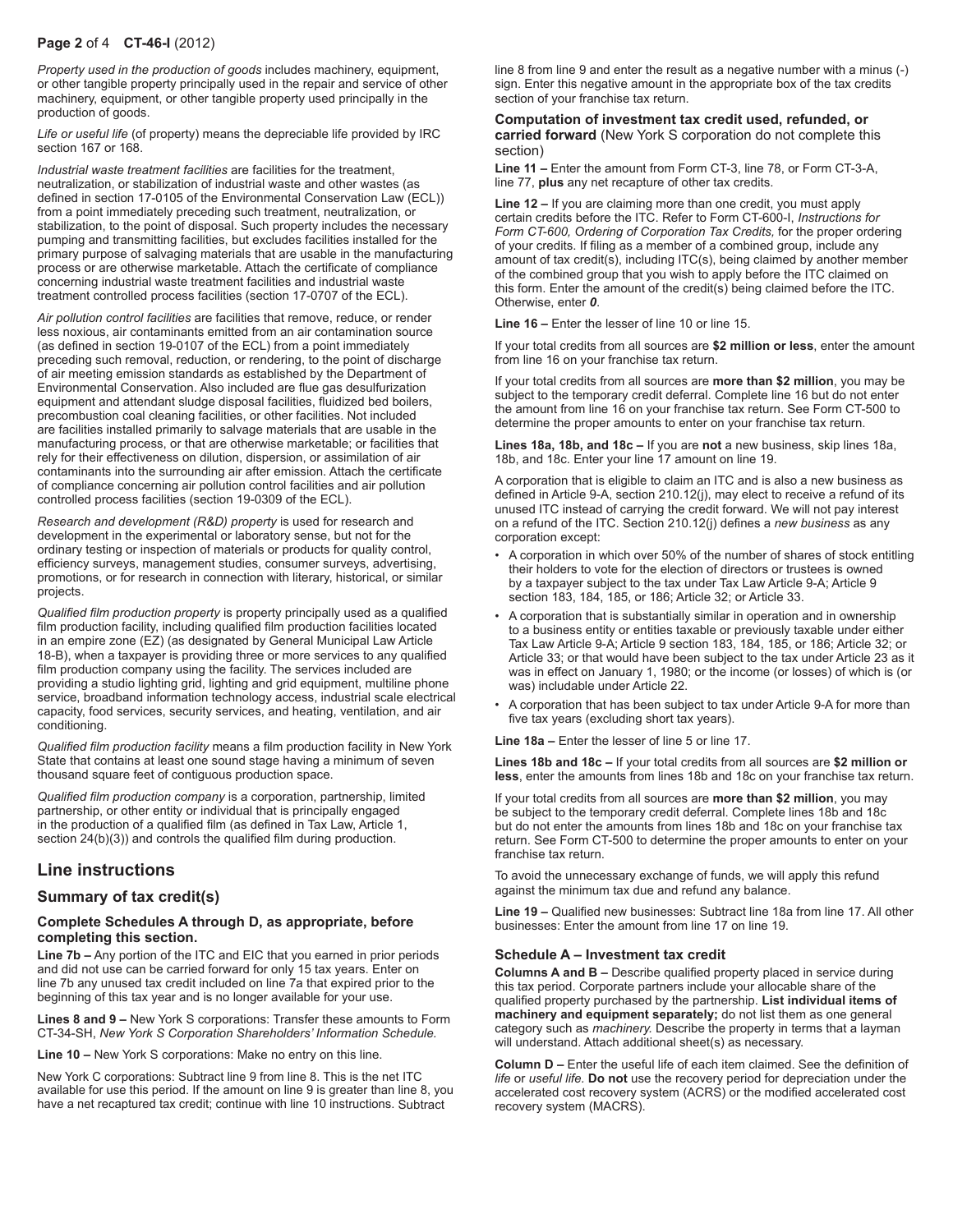### **CT-46-I** (2012) **Page 3** of 4

#### **Rate schedule 1 – Rates for Schedule A and Form CT-46-ATT**

Standard rate: 5% (.05) on first \$350,000,000 of investment credit base 4% (.04) on excess of \$350,000,000 of investment credit base

A New York S corporation must compute its ITC at the rate of 4% (.04) on property other than R&D property and at 7% (.07) on R&D property. The pro rata share of the ITC, computed at these rates, will be allowed to each individual shareholder.

Optional rate: 9% (.09) on R&D property

A New York C corporation may compute the ITC on R&D property at either the standard rate or the optional rate. However, only R&D property on which the ITC was computed at the standard rate may be included in the investment credit base when computing the EIC.

#### **Schedule B – Eligibility for employment incentive credit**

When you are allowed an ITC, other than at the optional rate applicable to R&D property, you may be eligible for an EIC for the two succeeding years. However, the credit is not allowed for those years if your average number of employees in New York State is not at least 101% of the average number of employees in New York State during the employment base year. Complete Schedule B to see if you qualify for the EIC.

Section 210.12-D(b) defines the *average number of employees* as the total number of employees that are employed within New York State on March 31, June 30, September 30, and December 31 (unless you have a short tax year and one or more of the dates do not occur), divided by the number of these dates occurring during the tax period. Employees must be located in New York State. Do not include general executive officers.

Complete Schedule B for each period listed in Schedule C for which you are claiming an EIC. **Exclude** from lines 23 and 25 any employee for whom you claimed a wage tax credit, based on employment within a zone equivalent area (ZEA). However, **include** such employees for the employment base year on lines 22 and 24.

For the purposes of these instructions, the term *employment base year* means the calendar year or fiscal year immediately preceding the ITC year, or, if you were not taxable in New York State in such preceding year, the year in which the ITC was allowed.

**Column A –** Enter the base year and the current tax year. The *current tax year* is the tax year covered by this claim.

**Columns B, C, D, and E –** Enter the total number of employees employed within New York State on each of the dates listed that occurred during your tax year.

**Example:** *A taxpayer filing for a fiscal year beginning September 1, 2011, and ending August 31, 2012, would enter the number of employees employed in New York State on the following dates: September 30, 2011, December 31, 2011, March 31, 2012, and June 30, 2012.*

### **Schedules B and C – Examples**

*Your corporation was allowed an ITC for calendar year 2010. The investment credit base was \$450,000,000. The following year, 2011, your corporation was also allowed an ITC. The investment credit base was \$200,000,000.*

*Based on your ITC for the tax year 2010, you may be eligible for an EIC in 2011 (first succeeding tax year after the 2010 ITC), and 2012 (second succeeding tax year after the 2010 ITC). Based on your ITC for the tax year 2011, you may be eligible for an EIC in 2012 (first succeeding tax year after the 2011 ITC), and 2013 (second succeeding tax year after the 2011 ITC).*

Your average number of New York State employees was 200 for 2009 (employment base year for the 2010 ITC); 204 for 2010 (employment base year for the *2011 ITC); and 208 for 2012 (current tax year).*

In 2012 (current tax year), you would fill out Schedules B and C as follows: lines 26, 22, and 23 would be completed based on the ITC allowed for 2011; its employment base year is 2010 and its first succeeding year is 2012, the current tax year. Lines 27, 24, and 25, would be completed based on the ITC allowed *for 2010; its employment base year is 2009 and the current tax year, 2012, would be its second succeeding year. The correct way to complete Schedules B and C is illustrated below:*

| A. Use with Schedule C, line 26,<br>first succeeding year           | A<br>Year | в<br>March 31 | c<br>June 30 | D<br>September 30 | Е<br>December 31 | F<br>Total<br>$(B+C+D+E)$ | G<br>Average | H*<br>Percent<br>% |
|---------------------------------------------------------------------|-----------|---------------|--------------|-------------------|------------------|---------------------------|--------------|--------------------|
| Number of New York State employees<br>22<br>in employment base year | 2010      | 204           | 204          | 204               | 204              | 816                       | 204          |                    |
| Number of New York State employees<br>23<br>in the current tax year | 2012      | 208           | 208          | 208               | 208              | 832                       | 208          | 101                |
|                                                                     |           |               |              |                   |                  |                           |              |                    |
| B. Use with Schedule C, line 27,<br>second succeeding year          | A<br>Year | в<br>March 31 | C<br>June 30 | D<br>September 30 | Е<br>December 31 | F<br>Total<br>$(B+C+D+E)$ | G<br>Average | н<br>Percent<br>%  |
| 24<br>Number of New York State employees<br>in employment base year | 2009      | 200           | 200          | 200               | 200              | 800                       | 200          |                    |

#### **Schedule B – Example**

\* Divide the average number of employees in the current tax year by the average number of employees in the base year (Column G)

#### **Schedule C – Example**

|                                              | Tax year in which<br>investment tax credit<br>was allowed | Amount of investment credit base upon which<br>original investment tax credit was allowed<br>(excluding R&D property at optional rate) | Employment incentive credit<br>(multiply column B by the appropriate<br>rate from Rate schedule 2 in Form CT-46-I) |
|----------------------------------------------|-----------------------------------------------------------|----------------------------------------------------------------------------------------------------------------------------------------|--------------------------------------------------------------------------------------------------------------------|
| 26 Information for<br>first succeeding year  | 2011                                                      | \$200,000,000                                                                                                                          | $$3,000,000$ (\$200,000,000 $\times$ 1.5%)                                                                         |
| 27 Information for<br>second succeeding year | 2010                                                      | \$450,000,000                                                                                                                          | $$11,250,000 ($450,000,000 \times 2.5%)$                                                                           |